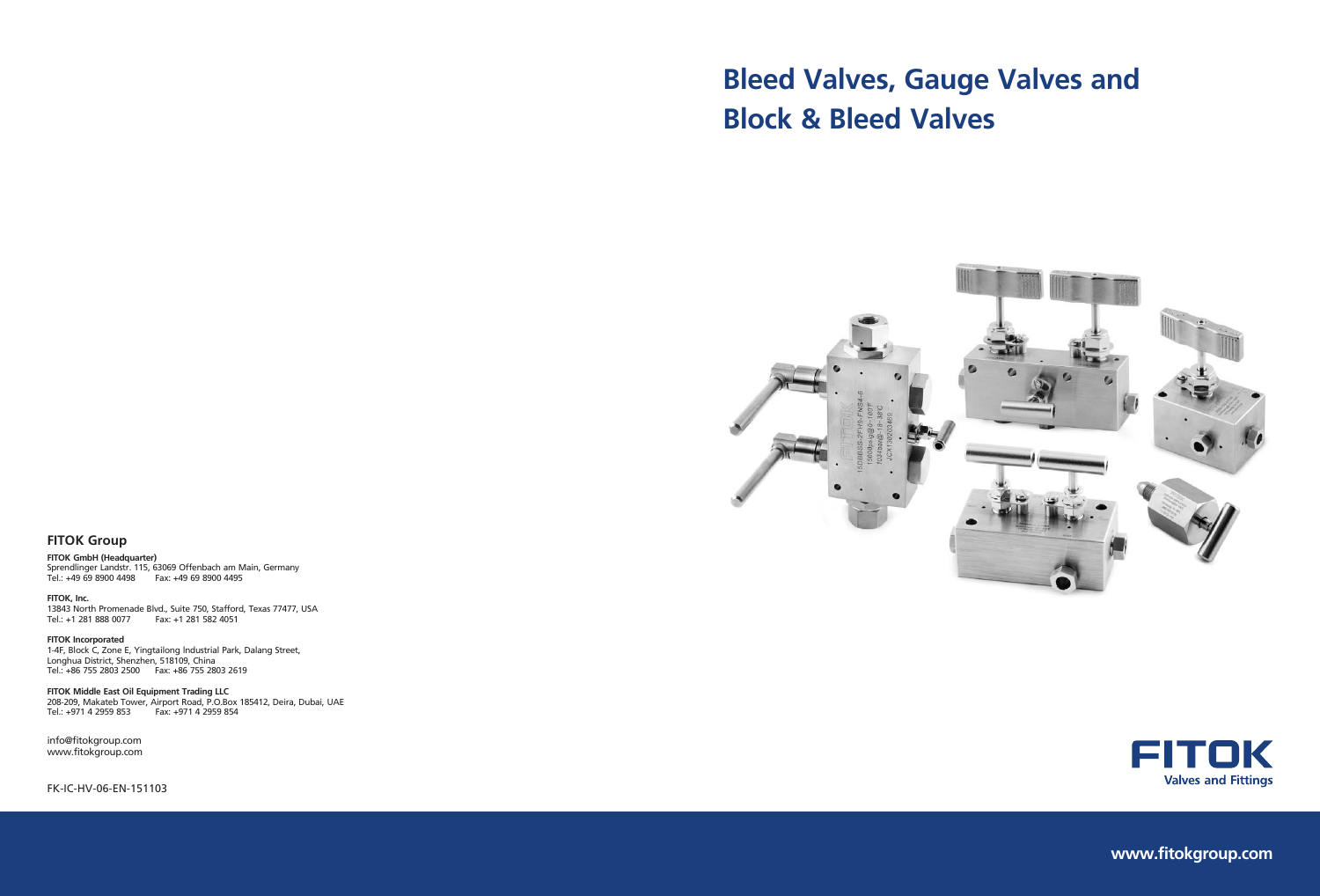- © One piece hex construction compact design allows easy installation. ◎ Easy to assemble and replace O-ring.
- Positive locking screw design prevents accidental removal of the stem. ◎
- Tee handle for easy operation. ◎
- © Fluorocarbon FKM O-rings for operation from 0°F to 400°F (-17.8°C to 204°C).

#### ◎ 1/8" NPT outlet connection.

# **Bleed Valves**

# **Pressures to 30,000 psi (2068 bar)**

| <b>Item</b>   | Component     | <b>Material Grade/ASTM Specification</b> |
|---------------|---------------|------------------------------------------|
|               | Handle Screw  | Stainless steel                          |
| $\mathcal{P}$ | Handle        | Stainless steel                          |
| 3             | Locking screw | Stainless steel                          |
| 4             | Body          | 316 SS/A479                              |
| 5             | Stem          | S17400/A564                              |
| 6             | O-ring        | Fluorocarbon FKM                         |
|               | Lubricant     | Molybdenum disulfide/Fluorinated-based   |

*A variety of end connections available on request For connections not shown .*  above, please contact the authorized representative or FITOK Group.

### **Standard Materials of Construction**

#### *Note:*

*1. Special materials available on request. For the materials not shown above, please contact the authorized representative or FITOK Group.*

#### **Technical Data**





| Pressures to 30,000 psi (2068 bar)     |    |  |  |
|----------------------------------------|----|--|--|
|                                        |    |  |  |
| <b>Gauge Valves</b>                    |    |  |  |
| Pressures to 30,000 psi (2068 bar)     | 04 |  |  |
| <b>Block &amp; Bleed Needle Valves</b> |    |  |  |
| Pressures to 20,000 psi (1379 bar)     | 08 |  |  |
| Double Block & Bleed Needle Valves     |    |  |  |
| Pressures to 20,000 psi (1379 bar)     | 11 |  |  |
| Double Block & Bleed Ball Valves       |    |  |  |
| Pressures to 15,000 psi (1034 bar)     | 14 |  |  |

| <b>Series</b> | Connection<br>Type (Inlet) | Orifice<br>$in.$ (mm) | Pressure @ Room<br>Temperature psig (b |
|---------------|----------------------------|-----------------------|----------------------------------------|
|               | FM <sub>6</sub>            | 0.095(2.4)            | 15,000 (1034)                          |
| 15BV          | FM8                        | 0.095(2.4)            | 15,000 (1034)                          |
|               | FM9                        | 0.095(2.4)            | 15,000 (1034)                          |
|               | 2MP <sub>6</sub>           | 0.095(2.4)            | 20,000 (1379)                          |
| 20BV          | 2MP9                       | 0.095(2.4)            | 20,000 (1379)                          |
|               | 2CT6                       | 0.095(2.4)            | 20,000 (1379)                          |
|               | 2CT9                       | 0.095(2.4)            | 20,000 (1379)                          |
|               | 6MP6                       | 0.095(2.4)            | 30,000 (2068)                          |
| 30BV          | 6MP9                       | 0.095(2.4)            | 30,000 (2068)                          |
|               | 6CT6                       | 0.095(2.4)            | 30,000 (2068)                          |
|               | 6CT <sub>9</sub>           | 0.095(2.4)            | 30,000 (2068)                          |
|               |                            |                       |                                        |

*Note:*



Bleed Valves, Gauge Valves and Block & Bleed Valves 1

# **Contents**

#### Bleed Valves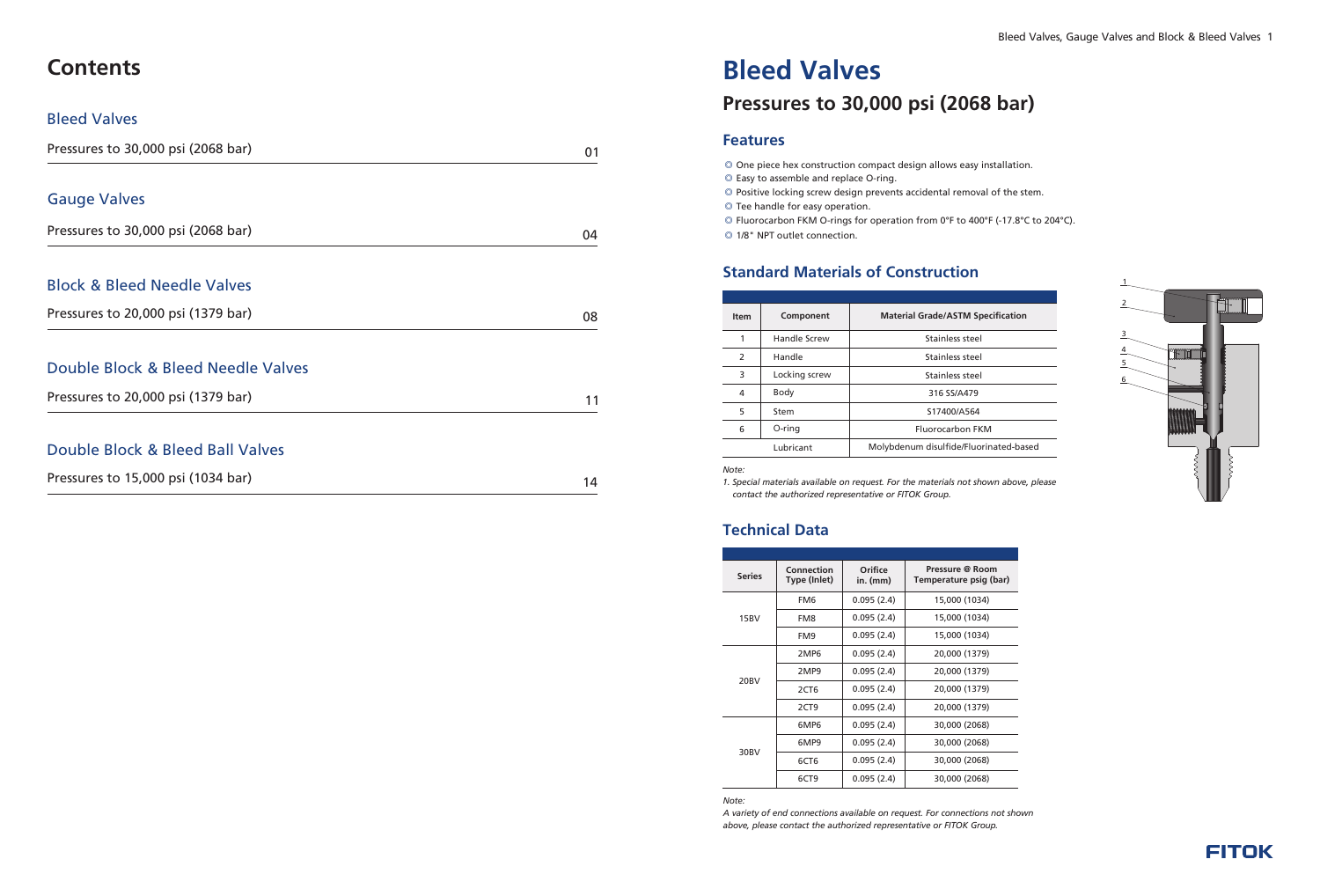#### **Dimensions**

#### *Note:*

*1. D is the dimension of hex.*

*2 A is the dimension of stem in closed position. .* 

*3 All dimensions are for reference only and are subject to change. For dimensions not shown above, please contact . the authorized representative or FITOK Group.*

## **FITOK**



| <b>Dimensions (Type 1)</b> |                                                                                |                  |                |                |                |                |                |                |
|----------------------------|--------------------------------------------------------------------------------|------------------|----------------|----------------|----------------|----------------|----------------|----------------|
| Ordering                   | <b>Connection</b><br><b>Connection</b><br>Type (Inlet)<br><b>Type (Outlet)</b> |                  | Orifice        | A              | B              |                | D              | Е              |
| <b>Number</b>              |                                                                                |                  | in. $(mm)$     | in. $(mm)$     |                |                |                |                |
| 15BVSS-FM6-FNS2            | FM <sub>6</sub>                                                                | FNS <sub>2</sub> | 0.094<br>(2.4) | 3.69<br>(93.8) | 2.86<br>(72.7) | 1.18<br>(30.0) | 1.37<br>(34.9) | 1.75<br>(44.5) |
| 15BVSS-FM8-FNS2            | FM8                                                                            | FNS <sub>2</sub> | 0.094<br>(2.4) | 3.80<br>(96.8) | 2.98<br>(75.7) | 1.18<br>(30.0) | 1.37<br>(34.9) | 1.75<br>(44.5) |
| 15BVSS-FM9-FNS2            | FM9                                                                            | FNS <sub>2</sub> | 0.094<br>(2.4) | 4.33<br>(110)  | 3.50<br>(88.9) | 1.18<br>(30.0) | 1.37<br>(34.9) | 1.75<br>(44.5) |

## **Part Number Description**

| <b>Dimensions (Type 2)</b> |                                                                                                     |                  |                |                 |                |                |                |                |  |  |
|----------------------------|-----------------------------------------------------------------------------------------------------|------------------|----------------|-----------------|----------------|----------------|----------------|----------------|--|--|
| Ordering                   | Connection<br>Orifice<br>Connection<br>Type (Inlet)<br>Type (Outlet)<br>$in.$ (mm)<br><b>Number</b> |                  | А              | B               |                | D              | Е              |                |  |  |
|                            |                                                                                                     |                  |                | in. $(mm)$      |                |                |                |                |  |  |
| 20BVSS-2CT6-FNS2           | 2CT <sub>6</sub>                                                                                    | FNS <sub>2</sub> | 0.094<br>(2.4) | 3.65<br>(92.6)  | 2.81<br>(71.5) | 1.18<br>(30.0) | 1.37<br>(34.9) | 1.75<br>(44.5) |  |  |
| 20BVSS-2CT9-FNS2           | 2CT9                                                                                                | FNS <sub>2</sub> | 0.094<br>(2.4) | 3.93<br>(99.8)  | 3.10<br>(78.7) | 1.18<br>(30.0) | 1.37<br>(34.9) | 1.75<br>(44.5) |  |  |
| 30BVSS-6CT6-FNS2           | 6CT <sub>6</sub>                                                                                    | FNS <sub>2</sub> | 0.094<br>(2.4) | 3.93<br>(99.8)  | 3.10<br>(78.7) | 1.18<br>(30.0) | 1.37<br>(34.9) | 1.75<br>(44.5) |  |  |
| 30BVSS-6CT9-FNS2           | 6CT <sub>9</sub>                                                                                    | FNS <sub>2</sub> | 0.094<br>(2.4) | 4.38<br>(111.3) | 3.55<br>(90.2) | 1.18<br>(30.0) | 1.37<br>(34.9) | 1.75<br>(44.5) |  |  |

Note: "Part Number Description" is used for composition rules of FITOK product model, Not suitable for specific product part number selection, not random combinations. If in doubt, please contact FITOK group or authorized agent.



| <b>Dimensions (Type 3)</b>           |                               |                  |                |                |                |                |                |                |  |  |
|--------------------------------------|-------------------------------|------------------|----------------|----------------|----------------|----------------|----------------|----------------|--|--|
| Connection<br>Connection<br>Ordering |                               | Orifice          | A              | B              | c              | D              | Е              |                |  |  |
| <b>Number</b>                        | Type (Inlet)<br>Type (Outlet) |                  | in. $(mm)$     | in. $(mm)$     |                |                |                |                |  |  |
| 20BVSS-2MP6-FNS2                     | 2MP <sub>6</sub>              | FNS <sub>2</sub> | 0.094<br>(2.4) | 3.41<br>(86.7) | 2.58<br>(65.6) | 1.18<br>(30.0) | 1.37<br>(34.9) | 1.75<br>(44.5) |  |  |
| 20BVSS-2MP9-FNS2                     | 2MP9                          | FNS <sub>2</sub> | 0.094<br>(2.4) | 3.41<br>(86.7) | 2.58<br>(65.6) | 1.18<br>(30.0) | 1.37<br>(34.9) | 1.75<br>(44.5) |  |  |
| 30BVSS-6MP6-FNS2                     | 6MP <sub>6</sub>              | FNS <sub>2</sub> | 0.094<br>(2.4) | 3.41<br>(86.7) | 2.58<br>(65.6) | 1.18<br>(30.0) | 1.37<br>(34.9) | 1.75<br>(44.5) |  |  |
| 30BVSS-6MP9-FNS2                     | 6MP9                          | FNS <sub>2</sub> | 0.094<br>(2.4) | 3.41<br>(86.7) | 2.58<br>(65.6) | 1.18<br>(30.0) | 1.37<br>(34.9) | 1.75<br>(44.5) |  |  |

|                                                           | .                            |   |
|-----------------------------------------------------------|------------------------------|---|
|                                                           | E                            |   |
| Connection<br>Type (Outlet)<br>Connection<br>Type (Inlet) | Ó<br>$\circ$<br>$\mathbf{r}$ | ∢ |
|                                                           |                              |   |

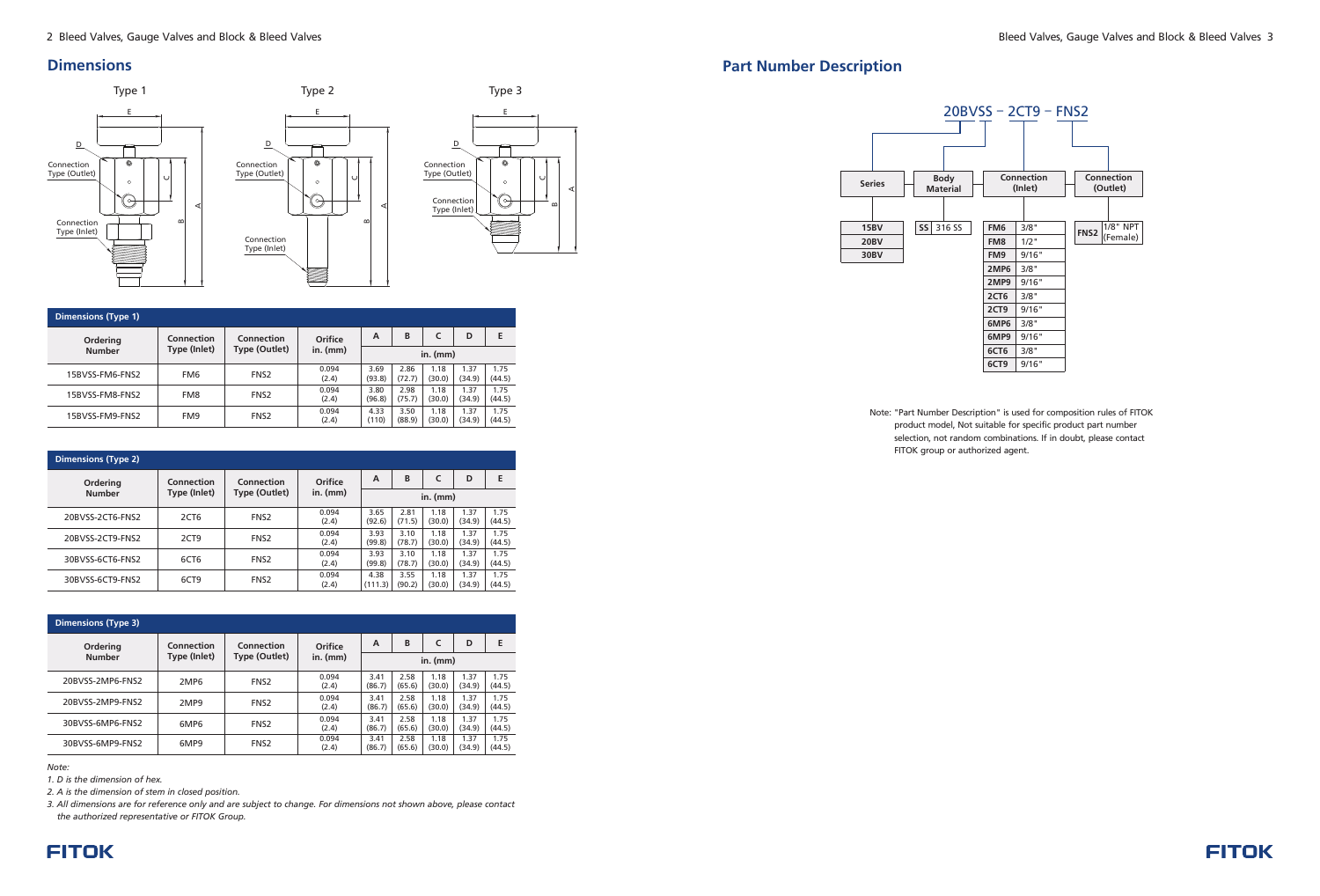- © One inlet, three outlet ports.
- ◎ Metal-to-metal seating achives ideal shutoff, longer stem/seat service lifetime for abrasive flow, excellent corrosion resistance and greater durability for repeated on/off cycles.
- PTFE is the standard packing material, RPTFE glass also available. ◎
- © The material of packing gland and upper stem have been selected to achieve reduced handle torque and extended thread cycle life.
- The location of packing is under the thread of valve stem. ◎
- ◎ The locking device of packing gland is reliable.

*PTFE is the standard packing material for FITOK Needle Valve; RPTEF glass also available . Normal Needle Valve with PTFE packing can be operated to 450°F (232°C). Normal Needle Valve with RPTFE glass packing can be operated to 600°F (316°C).* 

# **Gauge Valves Pressures to 30,000 psi (2068 bar)**

#### **Technical Data**

#### *Note:*

*Extreme Temperatures* ◎ 

◎ *A variety of end connections available on request. For connections not shown above*,  *please contact the authorized representative or FITOK Group.*

#### Bleed Valves, Gauge Valves and Block & Bleed Valves 5

| <b>Series</b> | Connection<br>Type | Orifice<br>in. $(mm)$ | Rated<br><b>CV</b> | Pressure @ Room<br>Temperature psig (bar) |
|---------------|--------------------|-----------------------|--------------------|-------------------------------------------|
| 15GV          | FH <sub>6</sub>    | 0.125(3.18)           | 0.23               | 15,000 (1034)                             |
| 20GV          | 2FH <sub>6</sub>   | 0.125(3.18)           | 0.23               | 20,000 (1379)                             |
|               | 2FH <sub>9</sub>   | 0.125(3.18)           | 0.23               | 20,000 (1379)                             |
|               | 6FH6               | 0.125(3.18)           | 0.33               | 30,000 (2068)                             |
| 30GV          | 6FH9               | 0.125(3.18)           | 0.33               | 30,000 (2068)                             |



## **Flow Data at 100°F (38°C)**

| <b>Item</b> | Component      | <b>Material Grade/ASTM Specification</b> |
|-------------|----------------|------------------------------------------|
| 1           | Handle         | Stainless steel                          |
| 2           | Upper stem     | 316 SS/A479                              |
| 3           | Packing Gland  | C63000/B150                              |
| 4           | Lower Stem     | 17-4PH/A564                              |
| 5           | Packing Ring   | C63000/B150                              |
| 6           | Packing        | PTFE/RPTFE                               |
| 7           | Packing washer | 17-4PH/A564                              |
| 8           | Body           | 316 SS/A479                              |
|             | Lubricant      | Molybdenum disulfide                     |
|             |                |                                          |

#### **Standard Materials of Construction**

*Note:*

*1. Special materials available on request. For the materials not shown above, please contact the authorized representative or FITOK Group.*





#### **Pressure & Temperature**

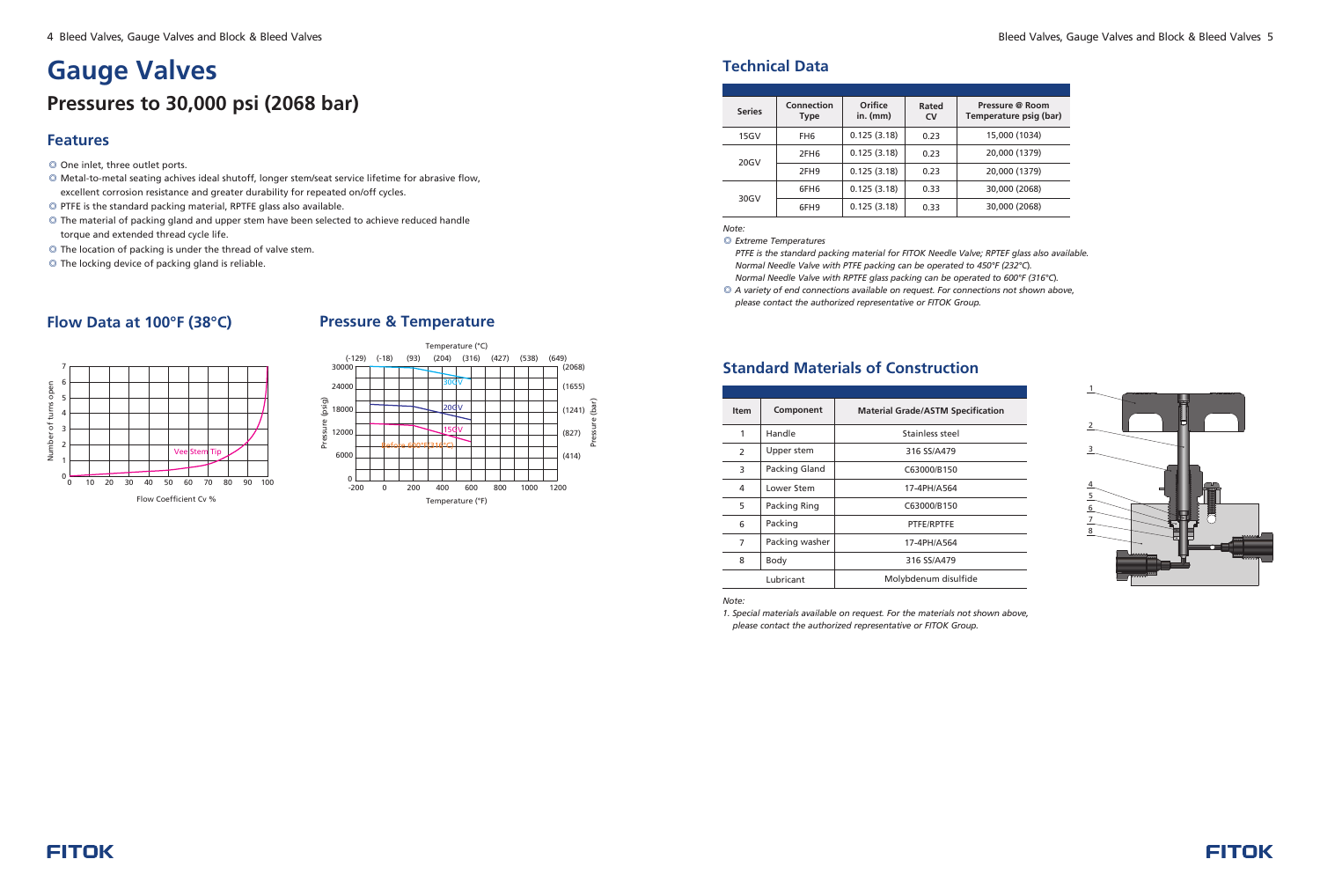#### **Dimensions**

| <b>Dimensions</b> |                  |                 |                |                |                |                |                |                |                |                 |               |               |               |
|-------------------|------------------|-----------------|----------------|----------------|----------------|----------------|----------------|----------------|----------------|-----------------|---------------|---------------|---------------|
| Ordering          | Connection       | Orifice         | A              | B              |                | D              | Е              |                | G              | н               | K             |               | M             |
| <b>Number</b>     | <b>Type</b>      | $in.$ (mm)      | in. $(mm)$     |                |                |                |                |                |                |                 |               |               |               |
| 15GVSS-FH6        | FH <sub>6</sub>  | 0.125<br>(3.18) | 2.00<br>(50.8) | 3.12<br>(79.3) | 2.00<br>(50.8) | 0.50<br>(12.7) | 1.13<br>(28.6) | 3.00<br>(76.2) | 0.94<br>(23.8) | 4.68<br>(118.9) | 0.25<br>(6.4) | 0.25<br>(6.4) | 0.28<br>(7.1) |
| 20GVSS-2FH6       | 2FH <sub>6</sub> | 0.125<br>(3.18) | 2.00<br>(50.8) | 3.12<br>(79.3) | 2.00<br>(50.8) | 0.50<br>(12.7) | 1.13<br>(28.6) | 3.00<br>(76.2) | 0.94<br>(23.8) | 4.68<br>(118.9) | 0.38<br>(9.7) | 0.25<br>(6.4) | 0.28<br>(7.1) |
| 20GVSS-2FH9       | 2FH9             | 0.125<br>(3.18) | 2.00<br>(50.8) | 3.88<br>(98.6) | 2.75<br>(69.9) | 0.66<br>(16.8) | 1.38<br>(34.9) | 3.00<br>(76.2) | 0.94<br>(23.8) | 4.68<br>(118.9) | 0.38<br>(9.7) | 0.38<br>(9.7) | 0.28<br>(7.1) |
| 30GVSS-6FH6       | 6FH <sub>6</sub> | 0.125<br>(3.18) | 2.00<br>(50.8) | 3.12<br>(79.3) | 2.00<br>(50.8) | 0.50<br>(12.7) | 1.13<br>(28.6) | 3.00<br>(76.2) | 0.94<br>(23.8) | 4.68<br>(118.9) | 0.38<br>(9.7) | 0.38<br>(9.7) | 0.28<br>(7.1) |
| 30GVSS-6FH9       | 6FH9             | 0.125<br>(3.18) | 2.00<br>(50.8) | 3.88<br>(98.6) | 2.75<br>(69.9) | 0.66<br>(16.8) | 1.38<br>(34.9) | 3.00<br>(76.2) | 0.94<br>(23.8) | 4.68<br>(118.9) | 0.38<br>(9.7) | 0.38<br>(9.7) | 0.28<br>(7.1) |

*Note:*

*1. M is the panel mounting drill size.*

*2. H is the dimension of stem in closed position.*

*3. All dimensions are for reference only and are subject to change. For dimensions not shown above,* 

 *please contact the authorized representative or FITOK Group.*





#### **Part Number Description**

Note: "Part Number Description" is used for composition rules of FITOK product model, Not suitable for specific product part number selection, not random combinations. If in doubt, please contact FITOK group or authorized agent.





# F H $\circledcirc$ A╟═┥  $\overline{a}$  $\mathsf{q}_\mathsf{L}$ E B



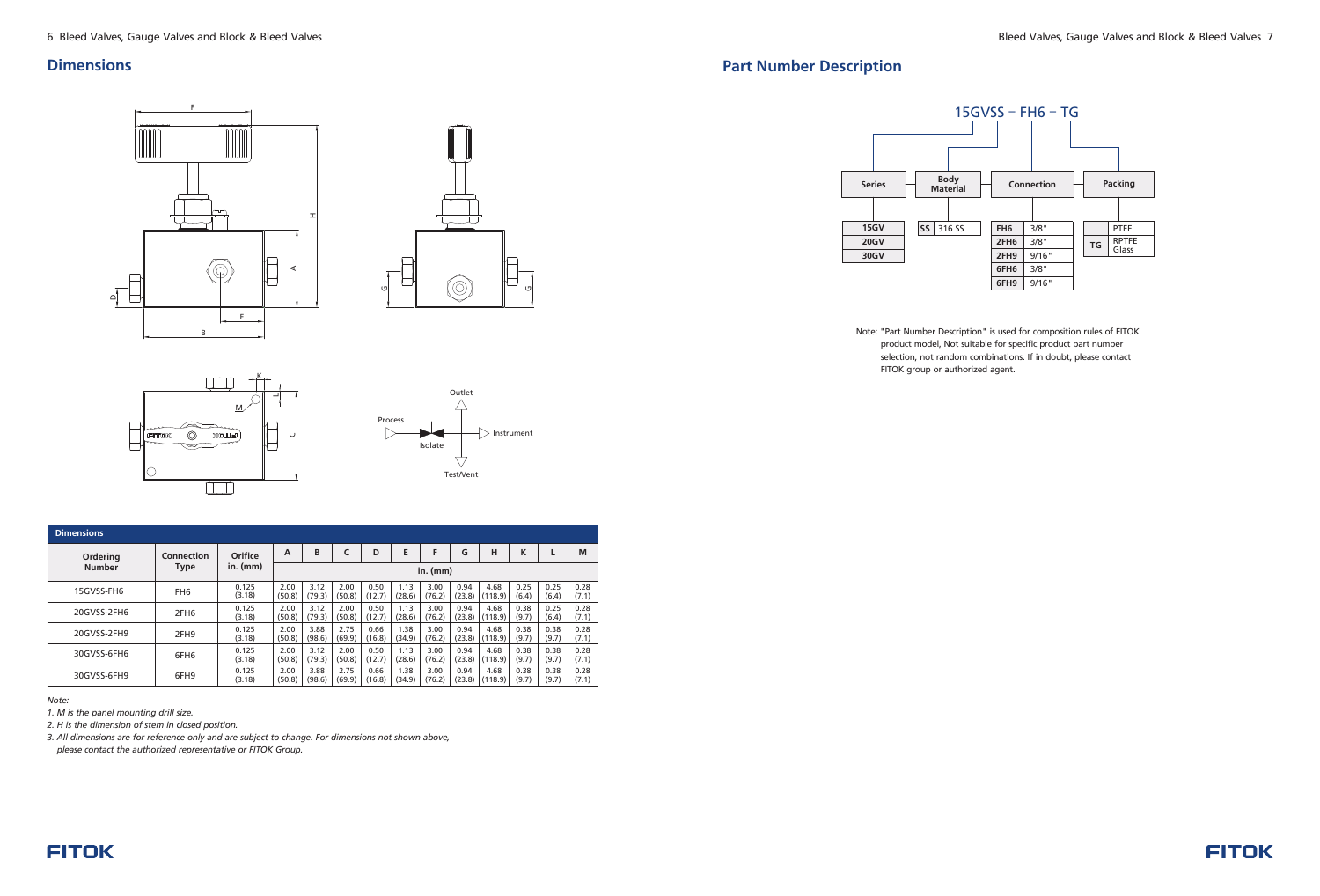- © Compact design offers advantages over configurations with multiple valves and fittings.
- ◎ Minimal space needed for installation and operation.
- © Cost savings from fewer components required.
- Reduced potential for leakage. ◎
- Metal-to-metal seating achives ideal shutoff,longer stem/seat service lifetime for abrasive ◎ flow,excellent corrosion resistance and greater durability for repeated on/off cycles.
- ◎ The material of packing gland and upper stem have been selected to achieve reduced handle torque and extended thread cycle life.
- ◎ The location of packing is under the thread of valve stem.
- The locking device of packing gland is reliable. ◎

# **Block & Bleed Needle Valves Pressures to 20,000 psi (1379 bar)**

*PTFE is the standard packing material for FITOK Needle Valve; RPTEF glass also available . Normal Needle Valve with PTFE packing can be operated to 450°F (232°C). Normal Needle Valve with RPTFE glass packing can be operated to 600°F (316°C).* 

#### **Standard Materials of Construction**

| <b>Item</b> | Component                    | <b>Material Grade/ASTM Specification</b> |  |  |
|-------------|------------------------------|------------------------------------------|--|--|
| 1           | Handle                       | Stainless steel                          |  |  |
| 2           | Packing Gland<br>C63000/B150 |                                          |  |  |
| 3           | Upper stem                   | 316 SS/A479                              |  |  |
| 4           | Lower Stem                   | 17-4PH/A564                              |  |  |
| 5           | Packing Ring                 | C63000/B150                              |  |  |
| 6           | Packing                      | PTFE/RPTFE                               |  |  |
| 7           | Packing washer               | 17-4PH/A564                              |  |  |
| 8           | Body                         | 316 SS/A479                              |  |  |
|             | Lubricant                    | Molybdenum disulfide                     |  |  |
|             |                              |                                          |  |  |

#### *Note:*

*1. Special materials available on request. For the materials not shown above, please contact the authorized representative or FITOK Group.*



## **Technical Data**

#### *Note:*

*Extreme Temperatures* ◎ 

| <b>Series</b> | Connection<br><b>Type</b> | Orifice<br>$in.$ (mm) | Rated<br><b>CV</b> | Pressure @ Room<br>Temperature psig (bar) |
|---------------|---------------------------|-----------------------|--------------------|-------------------------------------------|
|               | FNS4                      | 0.093(2.36)           | 0.20               | 15,000 (1034)                             |
| 15BN          | FNS6                      | 0.093(2.36)           | 0.20               | 15,000 (1034)                             |
|               | 2FH4                      | 0.093(2.36)           | 0.20               | 20,000 (1379)                             |
| 20BN          | 2FH <sub>6</sub>          | 0.093(2.36)           | 0.20               | 20,000 (1379)                             |

◎ *A variety of end connections available on request. For connections not shown above*,  *please contact the authorized representative or FITOK Group.*





## **Flow Data at 100°F (38°C)**



#### **Pressure & Temperature**

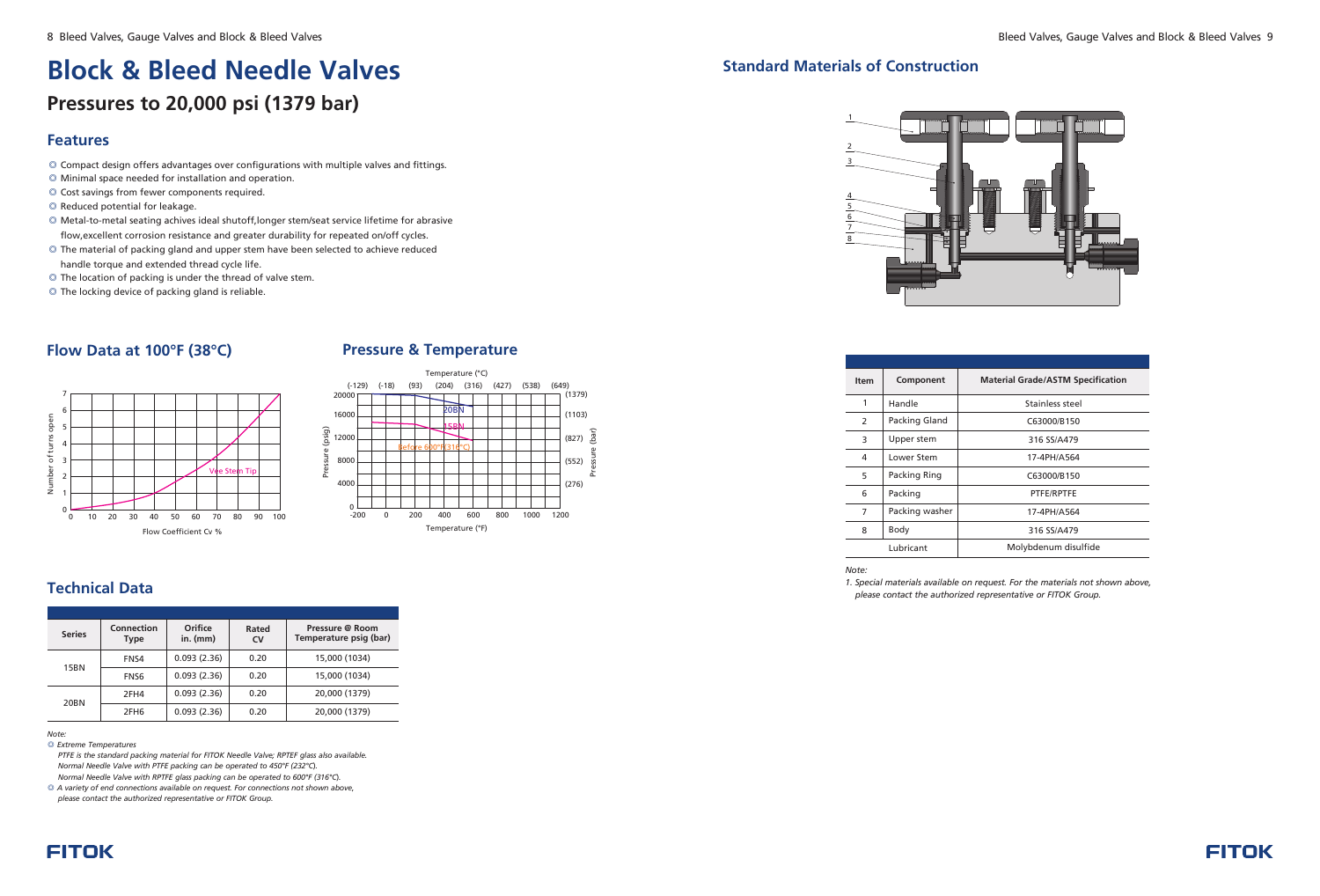*Note:*

**FITOK** 

*1. G is the drill dimension of packing gland mounting hole.*

*1. G1 is the panel mounting drill size.*

*2. H is the dimension of stem in closed position.*

*3. All dimensions are for reference only and are subject to change. For dimensions not* 

*shown above, please contact the authorized representative or FITOK Group.*

| <b>Dimensions</b> |                   |                |                |                         |               |      |                           |                |                                                                                 |                         |                |      |                           |               |                |               |                |
|-------------------|-------------------|----------------|----------------|-------------------------|---------------|------|---------------------------|----------------|---------------------------------------------------------------------------------|-------------------------|----------------|------|---------------------------|---------------|----------------|---------------|----------------|
| <b>Ordering</b>   | <b>Connection</b> | <b>Orifice</b> | A              | B                       |               | D    | D <sub>1</sub>            | Е              | F                                                                               | G                       | G <sub>1</sub> | н    | M                         | N             | $\Omega$       | P             | О              |
| <b>Number</b>     | Type (Inlet)      | $in.$ (mm)     | $in.$ (mm)     |                         |               |      |                           |                |                                                                                 |                         |                |      |                           |               |                |               |                |
| 15BNSS-FNS4       | FNS4              | 0.094<br>(2.4) | 3.78<br>(96.0) | 1.00<br>(25.4)          |               | 0.81 | 1.08<br>$(20.6)$ $(27.5)$ | 1.50<br>(38.1) | 1.75                                                                            | 0.50<br>$(44.5)$ (12.7) | 0.28<br>(7.1)  | 3.26 | 2.74<br>$(82.7)$ (69.5)   | 0.37<br>(9.5) | 1.25<br>(31.8) | 0.37<br>(9.5) | 2.00<br>(50.8) |
| 15BNSS-FNS6       | FNS <sub>6</sub>  | 0.094<br>(2.4) | 3.78           | 1.00<br>$(96.0)$ (25.4) |               | 0.81 | 1.08                      | 1.50           | 1.75<br>$(20.6)$ $(27.5)$ $(38.1)$ $(44.5)$ $(12.7)$                            | 0.50                    | 0.28<br>(7.1)  | 3.26 | 3.50<br>$(82.7)$ $(89.1)$ | 0.37<br>(9.5) | 1.25<br>(31.8) | 0.37<br>(9.5) | 2.00<br>(50.8) |
| 20BNSS-2FH4       | 2FH4              | 0.094<br>(2.4) | 3.5<br>(88.9)  | 0.81<br>(20.6)          | 0.38<br>(9.7) | 0.81 | 1.08<br>$(20.6)$ $(27.5)$ | 1.50           | 1.75<br>$(38.1)$ $(44.5)$ $(12.7)$                                              | 0.50                    | 0.28<br>(7.1)  | 3.26 | 2.74<br>$(82.7)$ (69.5)   | 0.37<br>(9.5) | 1.25<br>(31.8) | 0.37<br>(9.5) | 2.00<br>(50.8) |
| 20BNSS-2FH6       | 2FH <sub>6</sub>  | 0.094<br>(2.4) | 3.88           | 1.00                    | 0.44          | 0.81 | 1.08                      | 1.50           | 1.75<br>$(98.5)   (25.4)   (11.1)   (20.6)   (27.5)   (38.1)   (44.5)   (12.7)$ | 0.50                    | 0.28<br>(7.1)  | 3.26 | 3.50<br>$(82.7)$ $(89.1)$ | 0.37<br>(9.5) | 1.25<br>(31.8) | 0.37<br>(9.5) | 2.00<br>(50.8) |





Note: "Part Number Description" is used for composition rules of FITOK product model, Not suitable for specific product part number selection, not random combinations. If in doubt, please contact FITOK group or authorized agent.



#### **Dimensions**





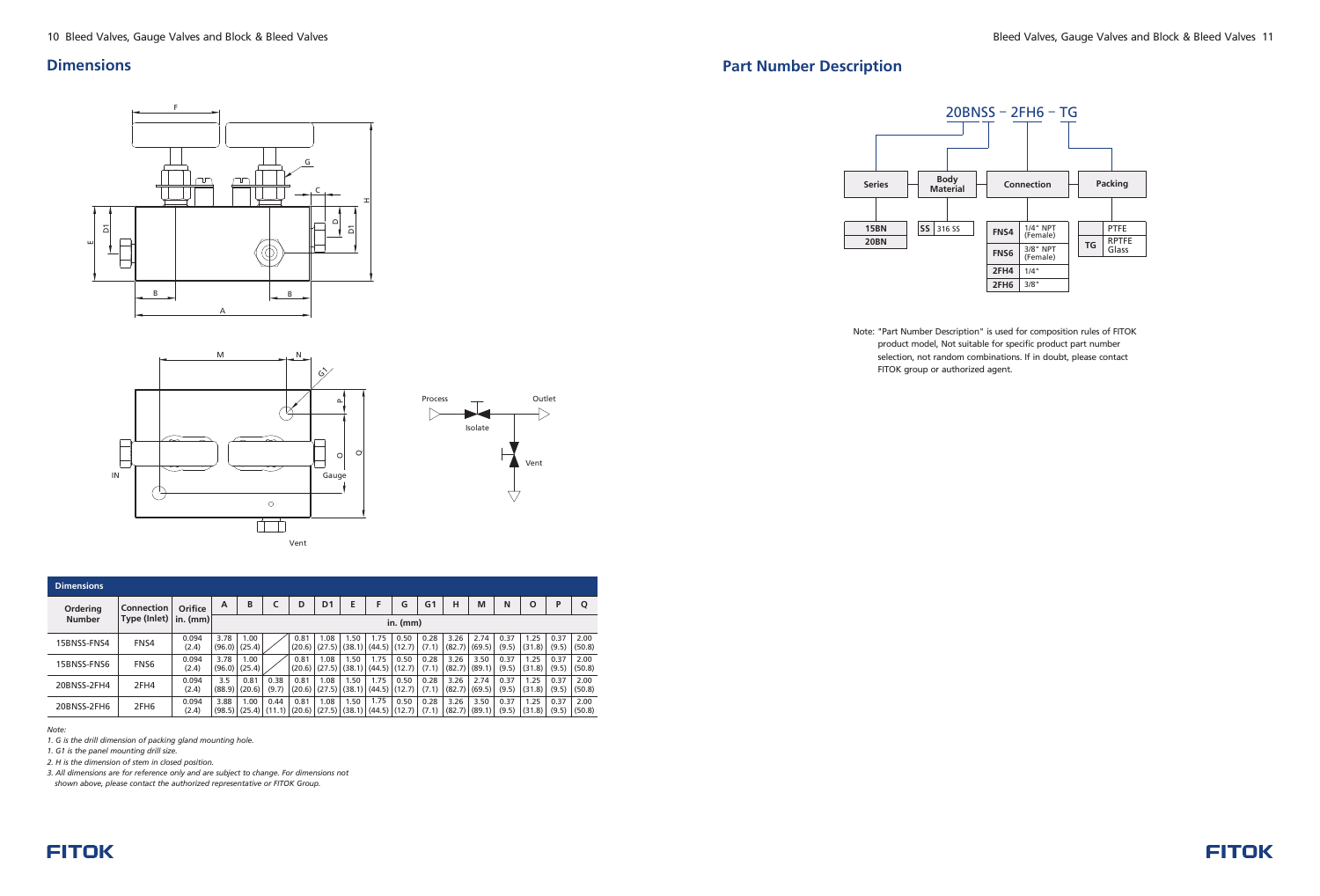- © Compact design provides large valve performance in a small package.
- ◎ Reduced potential for leakage.
- Metal-to-metal seating achives ideal shutoff, longer stem/seat service lifetime for abrasive ◎ flow, excellent corrosion resistance and greater durability for repeated on/off cycles.
- © The material of packing gland and upper stem have been selected to achieve reduced handle torque and extended thread cycle life.
- ◎ The location of packing is under the thread of valve stem.
- ◎ The locking device of packing gland is reliable.
- ◎ Wide selection of tube and pipe end fittings available.

# **Double Block & Bleed Needle Valves Pressures to 20,000 psi (1379 bar)**

## **Flow Data at 100°F (38°C)**



### **Pressure & Temperature**



#### **Technical Data**

*Note:*

| <b>Series</b> | Connection<br>Type | Vent<br>Connection | Orifice<br>in. $(mm)$ | Rated<br>Cv | Pressure @ Room<br>Temperature psig (bar) |
|---------------|--------------------|--------------------|-----------------------|-------------|-------------------------------------------|
|               | 2FH4               | 2FH4               | 0.093(2.36)           | 0.10        | 20,000 (1379)                             |
| 20DBN         | 2FH <sub>6</sub>   | 2FH4               | 0.093(2.36)           | 0.27        | 20,000 (1379)                             |
|               | 2FH <sub>9</sub>   | 2FH4               | 0.093(2.36)           | 0.27        | 20,000 (1379)                             |
|               | 6FH9               | 2FH4               | 0.093(2.36)           | 0.27        | 20,000 (1379)                             |

*Extreme Temperatures* ◎

*PTFE is the standard packing material for FITOK Needle Valve; RPTEF glass also available. Normal Needle Valve with PTFE packing can be operated to 450°F (232°C). Normal Needle Valve with RPTFE glass packing can be operated to 600°F (316 °C).*

◎ *A variety of end connections available on request. For dimensions not shown above, please contact the authorized representative or FITOK Group.*

## **Standard Materials of Construction**

#### *Note:*

*1. Special materials available on request. For the materials not shown above, please contact the authorized representative or FITOK Group.*





| <b>Item</b>    | Component                 | <b>Material Grade/ASTM Specification</b> |
|----------------|---------------------------|------------------------------------------|
| 1              | Handle                    | Stainless steel                          |
| $\mathcal{P}$  | Upper stem                | 316 SS/A479                              |
| 3              | Packing Gland             | C63000/B150                              |
| 4              | Lower Stem                | 17-4PH/A564                              |
| 5              | Packing Ring              | C63000/B150                              |
| 6              | Packing                   | PTFE/RPTFE                               |
| $\overline{7}$ | Packing washer            | 17-4PH/A564                              |
| 8              | Body                      | 316 SS/A479                              |
| 9              | Vent valve stem           | 17-4PH/A564                              |
| 10             | Vent valve Ring           | C63000/B150                              |
| 11             | Vent valve Packing        | PTFE/RPTFE                               |
| 12             | Vent valve Packing washer | 17-4PH/A564                              |
|                | Lubricant                 | Molybdenum disulfide                     |
|                |                           |                                          |

## 2 1 3 4 5 6 7 8



#### **Bottom View**

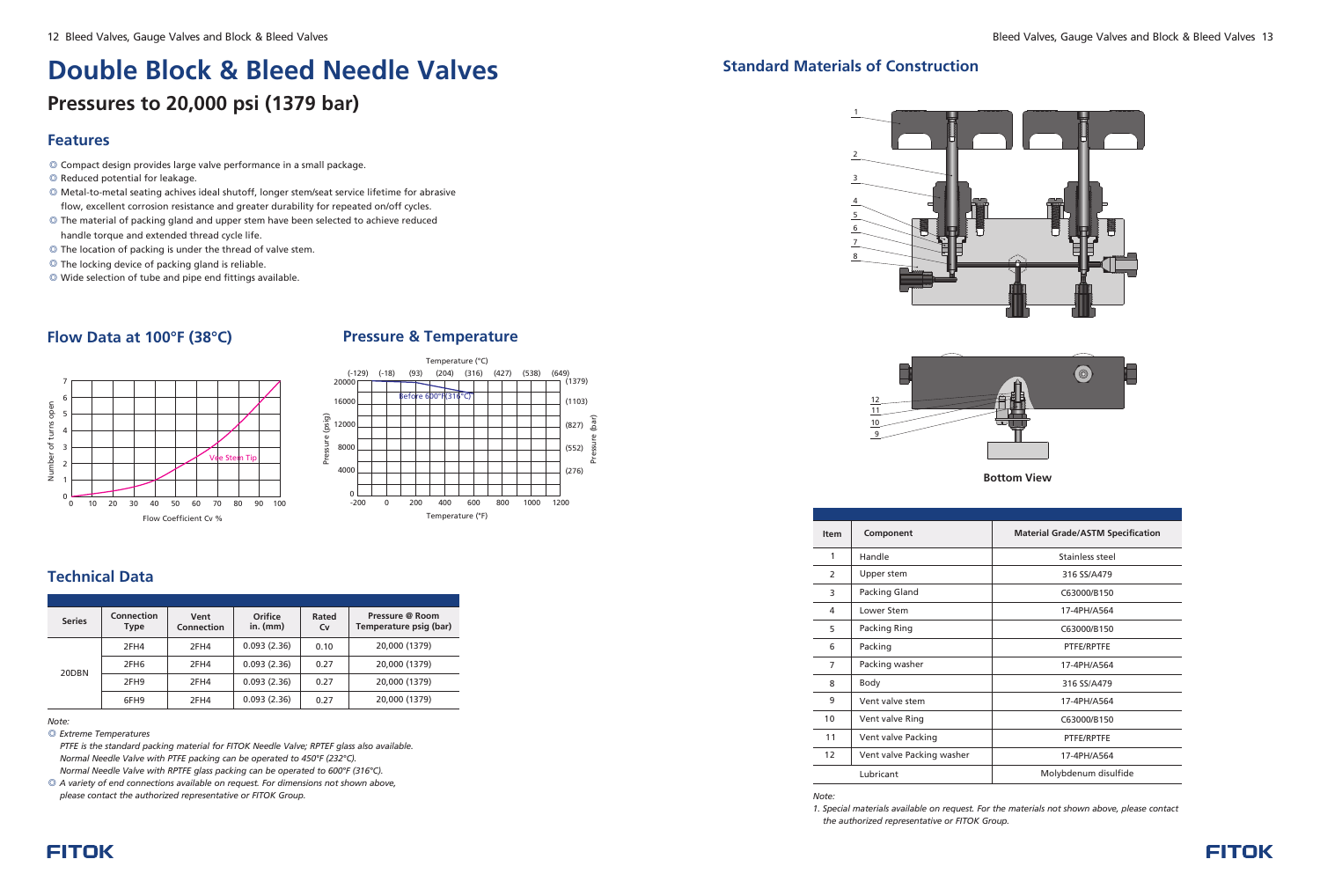#### **Dimensions**

| <b>Dimensions</b> |                   |                |                                        |      |      |      |                |                                                                                                                                                                                                                                                                                                                                                              |      |      |                                                                    |      |      |      |      |                |                           |                           |
|-------------------|-------------------|----------------|----------------------------------------|------|------|------|----------------|--------------------------------------------------------------------------------------------------------------------------------------------------------------------------------------------------------------------------------------------------------------------------------------------------------------------------------------------------------------|------|------|--------------------------------------------------------------------|------|------|------|------|----------------|---------------------------|---------------------------|
| <b>Ordering</b>   | <b>Connection</b> | Orifice        | $\overline{A}$                         | B    |      | D    | D <sub>1</sub> | E                                                                                                                                                                                                                                                                                                                                                            | F    | G    | н                                                                  | M    | N    | O    | P    | Q              | $\mathbf v$               | X                         |
| <b>Number</b>     | <b>Type</b>       |                | $\vert$ in. (mm) $\vert$<br>$in.$ (mm) |      |      |      |                |                                                                                                                                                                                                                                                                                                                                                              |      |      |                                                                    |      |      |      |      |                |                           |                           |
| 20DBNSS-2FH4-2FH4 | 2FH4              | 0.094<br>(2.4) | 5.25<br>(133.4) (25.4) (9.65)          | 1.00 | 0.38 | 1.50 | 1.13           | 2.13<br>$ (38.1) (28.7) (54.1) (76.2) (20.6) (118.1) (17.5) (12.7) (66.7) (16.0) (38.1) $                                                                                                                                                                                                                                                                    | 3.00 | 0.81 | 4.65                                                               | 0.69 | 0.50 | 2.62 | 0.63 | 1.50           | 1.43                      | 0.50<br>$(36.3)$ $(12.7)$ |
| 20DBNSS-2FH6-2FH4 | 2FH <sub>6</sub>  | 0.094<br>(2.4) | 5.25                                   | 1.00 | 0.44 | 1.50 | 1.13           | 2.13<br>$\left \left(133.4\right)\right \left(25.4\right)\right \left(11.2\right)\left \left(38.1\right)\right \left(28.7\right)\left \left(54.1\right)\right \left(76.2\right)\left \left(20.6\right)\right \left(118.1\right)\left \left(17.5\right)\right \left(12.7\right)\left \left(66.7\right)\right \left(16.0\right)\left \left(38.1\right)\right $ | 3.00 | 0.81 | 4.65                                                               | 0.69 | 0.50 | 2.62 | 0.63 | 1.50           | 1.43                      | 0.50<br>$(36.3)$ (12.7)   |
| 20DBNSS-2FH9-2FH4 | 2FH9              | 0.094<br>(2.4) | 5.88<br>(149.4) (33.3) (14.0)          | 1.31 | 0.55 | 1.50 | 1.13           | 3.00<br> (38.1) (28.7) (76.2) (76.2)                                                                                                                                                                                                                                                                                                                         | 3.00 | 0.81 | 5.53<br>$(20.6)$ $(140.5)$ $(17.5)$ $(12.7)$ $(74.7)$ $(16.0)$ $($ | 0.69 | 0.50 | 2.94 | 0.63 | 1.75<br>(44.5) | 1.43                      | 0.75<br>$(36.3)$ (19.1)   |
| 20DBNSS-6FH9-2FH4 | 6FH9              | 0.094<br>(2.4) | 5.88                                   | 1.31 | 0.95 | 1.50 | 1.13           | 3.00<br>$(149.4)$ $(33.3)$ $(24.1)$ $(38.1)$ $(28.7)$ $(76.2)$ $(76.2)$ $(20.6)$ $(140.5)$ $(17.5)$ $(17.7)$ $(74.7)$ $(16.0)$ $(44.5)$                                                                                                                                                                                                                      | 3.00 | 0.81 | 5.53                                                               | 0.69 | 0.50 | 2.94 | 0.63 | 1.75           | 1.43<br>$(36.3)$ $(19.1)$ | 0.75                      |

 $\times$ 

 $\sim$ 

┾═

 $^\mathrm{o}$ 

 $\,>$ 

*Note:*

*1. G is the drill dimension of packing gland mounting hole.*

*1. G1 is the panel mounting drill size.*

*2. H is the dimension of stem in closed position.*

 $\begin{array}{c} \hline \end{array}$ 

#### F M M G HD1 DIA. EЮ Inlet Plugged तेजो 曲  $\overline{C}$ Outlet B  $\vert z \vert$  $O$  B

*3. All dimensions are for reference only and are subject to change. For dimensions not* 

*shown above, please contact the authorized representative or FITOK Group.*

# **Part Number Description**



Note: "Part Number Description" is used for composition rules of FITOK product model, Not suitable for specific product part number selection, not random combinations. If in doubt, please contact FITOK group or authorized agent.





A

 $\circledcirc$ 

 $\overline{\mathbb{H}}$ 

Vent Valve

 $\circledcirc$ 

**Bottom View**

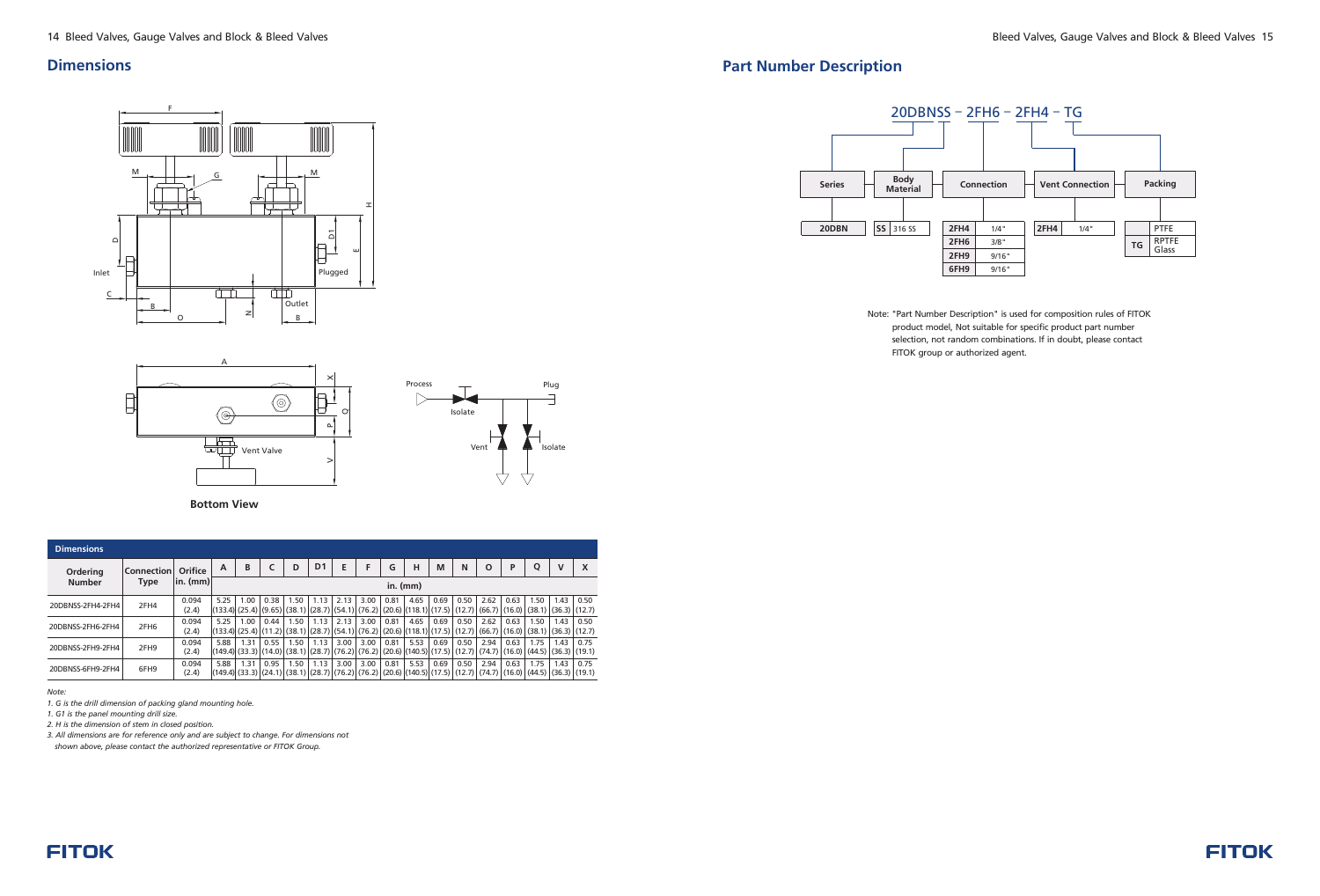# **Double Block & Bleed Ball Valves Pressures to 15,000 psi (1034 bar)**

#### **Features**

## **Pressure & Temperature Curve**

*NOTE: Ball valves are not recommended for critical gas applications such as Hydrogen, Helium or other small molecular gases.*

- One-piece, trunnion mounted style, ideal for severe duty applications. ◎
- ◎ Carbon filled PEEK seats offer excellent resistance to chemicals, heat, and wear/abrasion.
- Vee-stem vent valve. ◎
- Full-port flow path minimizes pressure drop. ◎
- 316 cold worked stainless steel construction. ◎
- © Fluorocarbon FKM O-rings for operation from 0°F to 400°F (-17.8°C to 204°C).
- Wide selection of O-rings available. ◎
- Wide selection of tube and pipe end fittings available. ◎
- Quarter turn from open to close with positive stop. ◎



# **Standard Materials of Construction**



| <b>Item</b> | Component                 | <b>Valve Material</b>                  |
|-------------|---------------------------|----------------------------------------|
| 1           | Handle                    | <b>Stainless Steel</b>                 |
| 2           | Set Screw                 | <b>Stainless Steel</b>                 |
| 3           | <b>Stopping Device</b>    | 316 SS/A276                            |
| 4           | <b>Ball Stem</b>          | 316 SS/A479                            |
| 5           | Packing Gland             | 316 SS/A479                            |
| 6           | <b>Locking Piece</b>      | 316 SS/A276                            |
| 7           | Valve Body                | 316 SS/A479                            |
| 8           | <b>Thrust Washer</b>      | C63000/B150                            |
| 9           | <b>Combination Seal</b>   | Fluorocarbon FKM                       |
| 10          | Lock Nut                  | 316 SS/A276                            |
| 11          | Seat Gland                | 316 SS/A479                            |
| 12          | <b>Botton Gland</b>       | 316 SS/A479                            |
| 13          | Vent Valve Packing        | <b>PTFE</b>                            |
| 14          | Vent Valve Stem           | 17-4PH/A564                            |
| 15          | Vent Valve Packing Gland  | C63000/B150                            |
| 16          | Vent Valve Handle         | <b>Stainless Steel</b>                 |
| 17          | <b>Bearing</b>            | <b>PEEK</b>                            |
| 18          | Seat Retainer             | S17400/A564                            |
| 19          | Seat                      | <b>Carbon Filled PEEK</b>              |
| 20          | Support                   | 316 SS/A479                            |
| 21          | <b>Belleville Backup</b>  | S17400/A564                            |
| 22          | <b>Belleville Washers</b> | 17-7PH/A693                            |
|             | Lubricant                 | Molybdenum Disulfide/Fluorinated-based |

## **FITOK**

16 Bleed Valves, Gauge Valves and Block & Bleed Valves and Block & Bleed Valves and Block & Bleed Valves 17